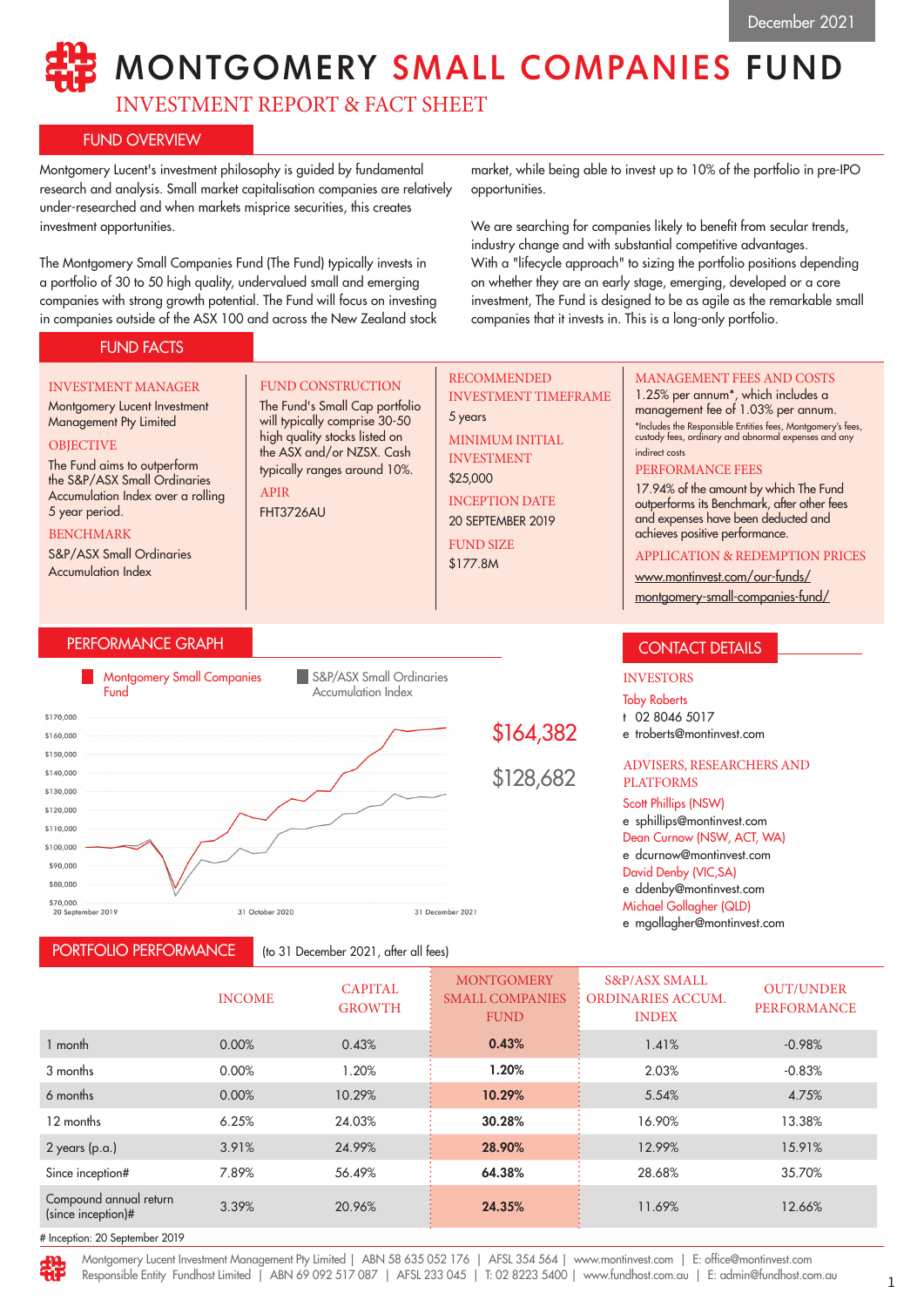## FUND COMMENTARY

The Montgomery Small Companies Fund (the Fund) returned 0.43 per cent, net of fees, in December versus the benchmark, the S&P/ASX Small Ordinaries Accumulation Index, which increased by 1.41 per cent. Since inception (20 September 2019), the Fund has increased by 64.38 per cent, outperforming the benchmark by 35.70 per cent, after fees.

The largest positive contributors for December included Macquarie Telecom Group (ASX:MAQ), Nanosonics (ASX:NAN) and Pilbara Minerals (ASX:PLS). MAQ shares rallied in response to a positive year-end business update which highlighted continued strong demand for cyber security in the Government and Cloud Services businesses and a solid first half performance with the company guiding towards 1H22 EBITDA of \$39-40 million. NAN bounced on no stock specific news, most likely due to easing investor concerns regarding the severity of the Omicron strain and its impact on hospitals. PLS shares surged on continued investor appetite for the decarbonisation theme more generally and helped along by a couple of brokers who upgraded their lithium price forecasts on stronger industry fundamentals; specifically, faster Electric Vehicle sales penetration and a limited supply response which is expected to keep battery feedstock prices like lithium stronger for longer.

The largest detractors from performance included EML Payments (ASX:EML), Megaport (ASX:MP1) and Symbio Holdings (ASX:SYM). Each having performed strongly in November, all three stocks retraced in December, most likely reflecting the broader market rotation out of growth and into value names witnessed during the month.

We find macro factors too hard to call, particularly over short timeframes, so we remain focused on the medium-term business fundamentals which we think look good for each of these companies. Further, we expect them to grow earnings much faster than the market, whilst their strong balance sheets provide optionality.

#### Market commentary

Global equities were volatile throughout December yet managed to stage a late comeback as fears around the severity of the highly infectious Omicron variant moderated, finishing the month broadly higher and capping off a strong year for returns. Despite hawkish central bank commentary and higher than expected inflation prints, US bond yields remained relatively flat during December. Growth stocks underperformed value on earnings concerns following a string of weaker than expected quarterly updates within the US tech sector. Resources were a notable outperformer, buoyed by stronger commodity prices and further momentum in the decarbonisation thematic. Domestically, the data continues to suggest that the economy remains in good shape. Rapidly rising COVID-19 infection rates will likely add further pressure to supply chains and potentially dampen demand, however these impacts should only be short-term in nature. December also saw an elevated level of local M&A activity which we see as another healthy sign for Aussie small caps.

Continued on the next page..



Macquarie Wrap  $\textcircled{a}$  Asgard  $\textcircled{a}$  Praemium IDPS  $\textcircled{a}$  Mason Stevens

# Portfolio Performance is calculated after fees and costs, including the investment management fee and performance fee, but excludes the buy/sell spread. All returns are on a pre-tax basis. This report was prepared by Mon Lucent Investment Management Pty Limited, (ABN 58 635 052 176, Authorised Representative No. 001277163) (Montgomery) the investment manager of the Montgomery Small Companies Fund. The responsible entity of the Fund is Fundhost Limited (ABN 69 092 517 087) (AFSL No: 233 045) (Fundhost). This document has been prepared for the purpose of providing general information, without taking account your particular objectives, financial circumstan or needs. You should obtain and consider a copy of the Product Disclosure Statement (PDS) Target Market Determination (TMD) relating to the Fund before making a decision to invest. Available here: https://fundhost.com.au/f montgomery-small-companies-fund/ While the information in this document has been prepared with all reasonable care, neither Fundhost nor Montgomery makes any representation or warranty as to the accuracy or completeness of any statement in this document including any forecasts. Neither Fundhost nor Montgomery guarantees the performance of the Fund or the repayment of any investor's capital. To the extent permitted by law, neither Fundhost Montgomery, including their employees, consultants, advisers, officers or authorised representatives, are liable for any loss or damage arising as a result of reliance placed on the contents of this document. Past performa indicative of future performance.